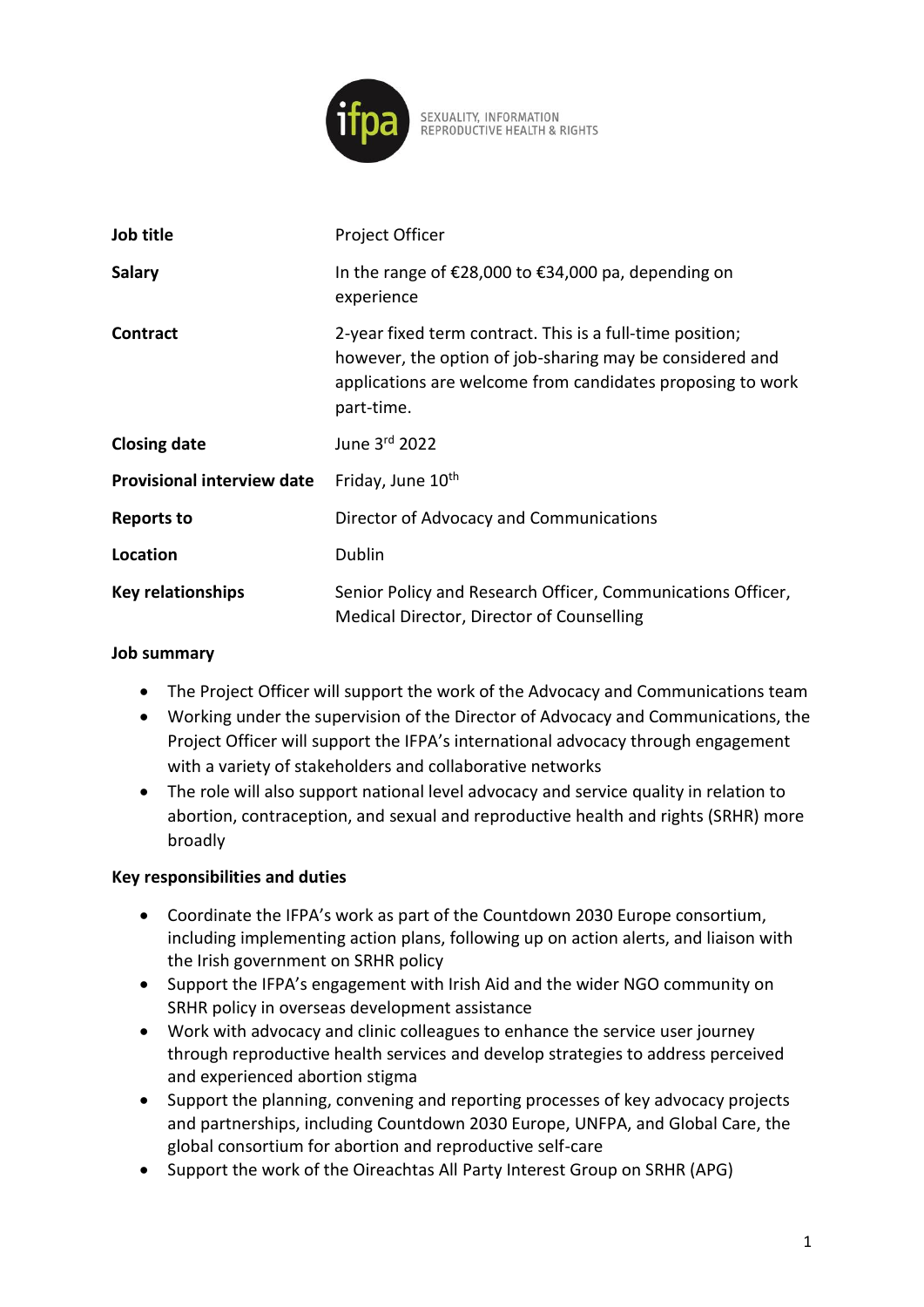

SEXUALITY, INFORMATION<br>REPRODUCTIVE HEALTH & RIGHTS

- Produce policy briefings, submissions and other advocacy materials, for diverse audiences, in relation to abortion, contraception and other issues related to sexual and reproductive health and rights
- Other tasks assigned by the CEO or Director of Advocacy and Communications

### **Person specification**

#### **Experience**

- At least 3 years relevant employment experience (required)
- SRHR advocacy or programming experience in a developing country context (desirable)
- Track record of involvement in political or health-focused campaigns (desirable)
- Experience of working within or supporting networks or coalitions (desirable)

#### **Education/qualifications**

• A university degree in social sciences, health, or other relevant fields is required

#### **Knowledge/skills/competencies**

- Knowledge, understanding, and commitment to sexual and reproductive health and rights
- Understanding of sexual and reproductive health and rights policy, including in the context of overseas development assistance (ODA)
- Excellent spoken and written English
- Ability to express ideas and concepts clearly and concisely to diverse audiences
- Strong teamwork and interpersonal skills
- Ability to work to tight deadlines and manage a diverse range of tasks
- Project management skills, including writing funding proposals, tracking progress and compiling reports
- Skills in design and digital communications (desirable)
- Familiarity with parliamentary advocacy (desirable)

### **Personal attributes**

- *Values*: a commitment to social justice, equality and human rights
- *Professionalism*: attentive to detail, highly organised, self-motivated and hardworking
- *Openness*: ability to work with a range of different IFPA teams, external interest groups, stakeholders and policy makers